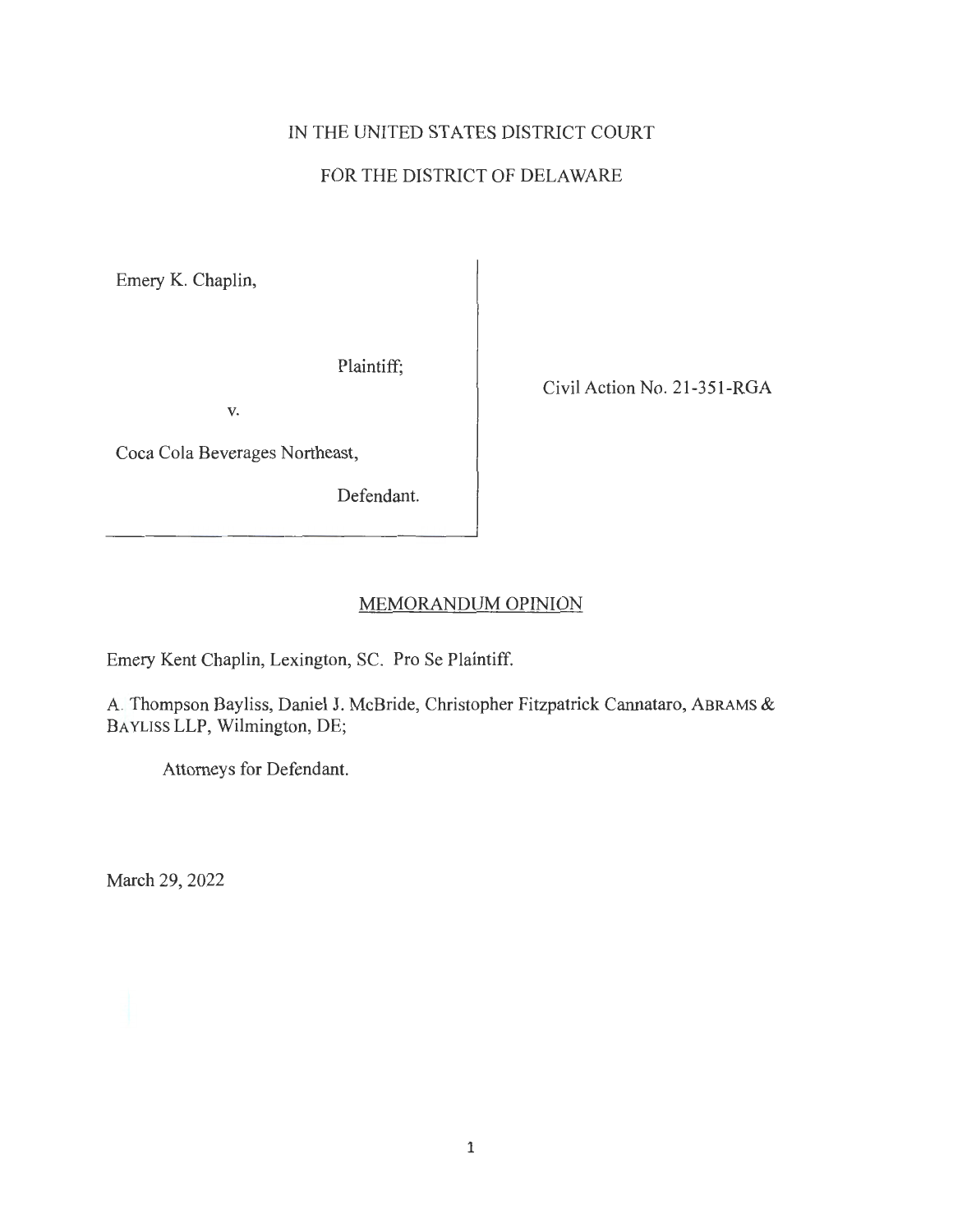

Before me is Defendant's motion to dismiss. (D.I. 10). Plaintiff Emery K. Chaplin filed this trademark infringement lawsuit *pro se.* (D.I. 2). I have considered the parties' briefing. (D.I. 11 , 21, 24). For the following reasons, Defendant's motion is GRANTED.

## **I. BACKGROUND**

Plaintiff Emery K. Chaplin alleges that Defendant Coca Cola Beverages Northeast infringes the trademark "Body Armour Nutrition." (D.I. 2 at 4). Coca Cola Beverages Northeast is a regional bottler that distributes the sports drink "BODYARMOR." (D.I. 11 at 1). As the basis for jurisdiction, Plaintiff states that the following rights have been violated: "1) Common Law Trademark Infringement 2) False Designation of Origin and Unfair Competition 3) Deceptive and Unfair Trade Practices." *(Id.* at 3). Regarding venue, Plaintiff alleges, "Coca Cola Beverages Northeast is Headquartered in the County." *(Id.* at 4). In his statement of facts, Plaintiff alleges:

Defendant has marketed, advertised and sold, and continues to market advertise and sell[] it[ s] services using the "Mark" though the Infringing "bodyarmournutrition" website as well as major retail outlets throughout the United States and around the world. The Defendant's activities as alleged herein, have caused Body Armour Nutrition LLC, California to no longer be able to do business. These actions are due to the detriment of the Defendant. Plaintiff has no control over The Mark due to the Defendant's actions and the Plaintiff's valuable good will in respect to it[s] Mark is at the Mercy of the Defendant. Defendant's use of the Mark as alleged herein, and marketing, advertising and sale of services using the Mark throughout the United States and around the world was done without the knowledge, consent or permission of the Plaintiff and continues without the consent or permission of the Plaintiff. Defendant has violated the trademark rights of the Plaintiff under the California "Common Law Copyright" thereby giving rise to this action.

Defendant's infringement of the Mark as alleged herein has caused, and will continue to cause the Plaintiff Body Armour Nutrition, California to suffer monetary damages and Defendant to gain revenues and profits in an amount unknown at this time. Any monetary damages awarded to Plaintiff should be substantial. The Plaintiff is also entitled to attorney conference fees.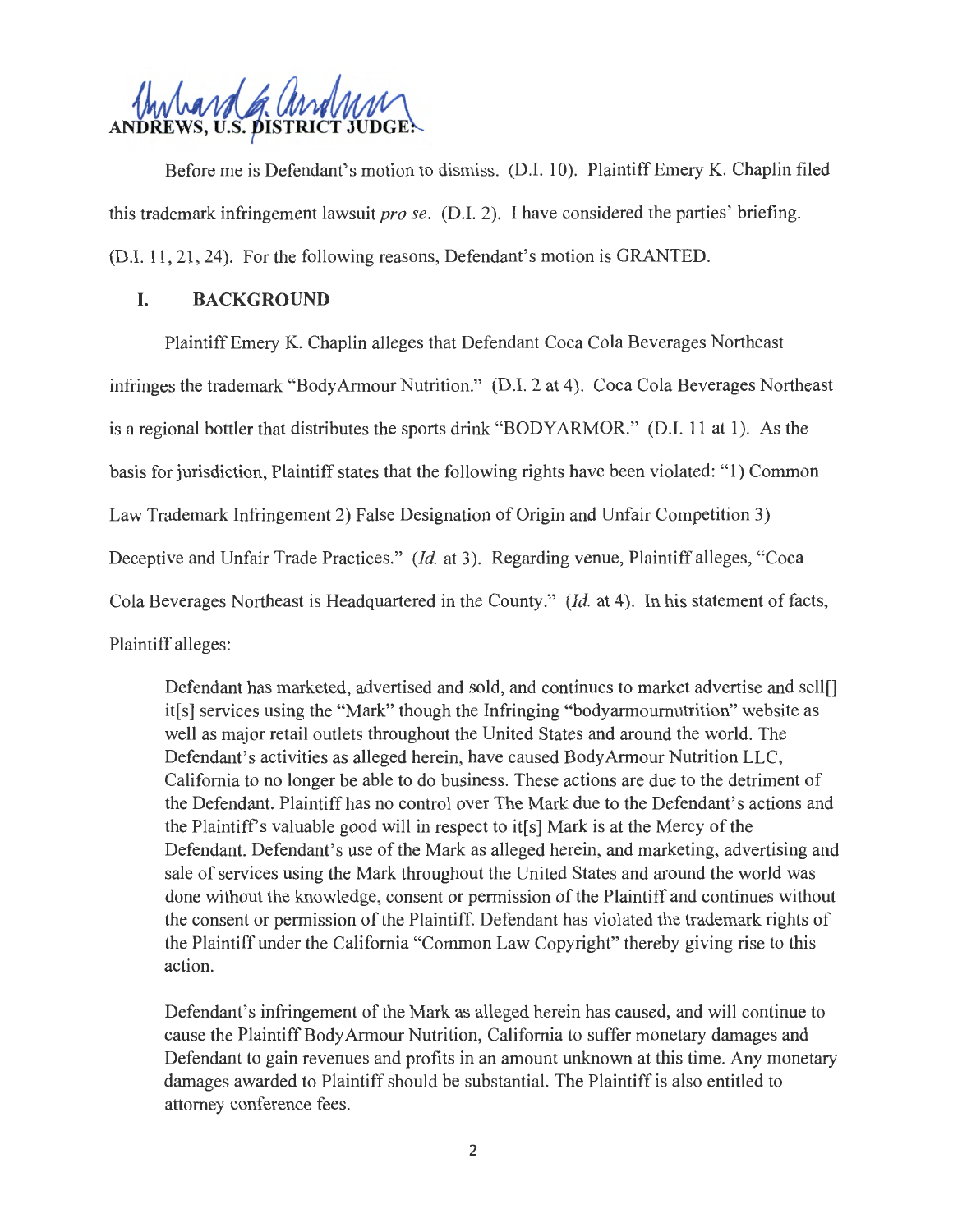*(Id.* at 6).

#### **II. LEGALSTANDARDS**

#### **A. Motion to Dismiss**

In reviewing a motion filed under Fed. R. Civ. P. 12(b)(6), the Court must accept all factual allegations in a complaint as true and take them in the light most favorable to plaintiff. *See Erickson v. Pardus,* 551 U.S. 89, 94 (2007). Because Plaintiff proceeds *pro se*, his pleading is liberally construed and his complaint, "however inartfully pleaded, must be held to less stringent standards than formal pleadings drafted by lawyers." *Id.* A court may consider the pleadings, public record, orders, exhibits attached to the complaint, and documents incorporated into the complaint by reference. *Tellabs, Inc. v. Makor Issues & Rights, Ltd.,* 551 U.S. 308, 322 (2007). A Rule 12(b)(6) motion may be granted only if, accepting the well-pleaded allegations in the complaint as true and viewing them in the light most favorable to the complainant, a court concludes that those allegations "could not raise a claim of entitlement to relief." *Bell At/. Corp. v. Twombly,* 550 U. S. 544, 558 (2007).

"Though 'detailed factual allegations' are not required, a complaint must do more than simply provide 'labels and conclusions' or 'a formulaic recitation of the elements of a cause of action."' *Davis v. Abington Mem 'l Hosp.,* 765 F.3d 236, 241 (3d Cir. 2014) (quoting *Twombly,*  550 U.S. at 550). I am "not required to credit bald assertions or legal conclusions improperly alleged in the complaint." *In re Rockefeller Ctr. Props. , Inc. Sec. Litig.,* 311 F.3d 198,216 (3d Cir. 2002). A complaint may not be dismissed, however, "for imperfect statement of the legal theory supporting the claim asserted." *Johnson v. City of Shelby,* 574 U.S. 10, 11 (2014).

A complainant must plead facts sufficient to show that a claim has "substantive plausibility." *Id.* at 347. That plausibility must be found on the face of the complaint. *Ashcroft*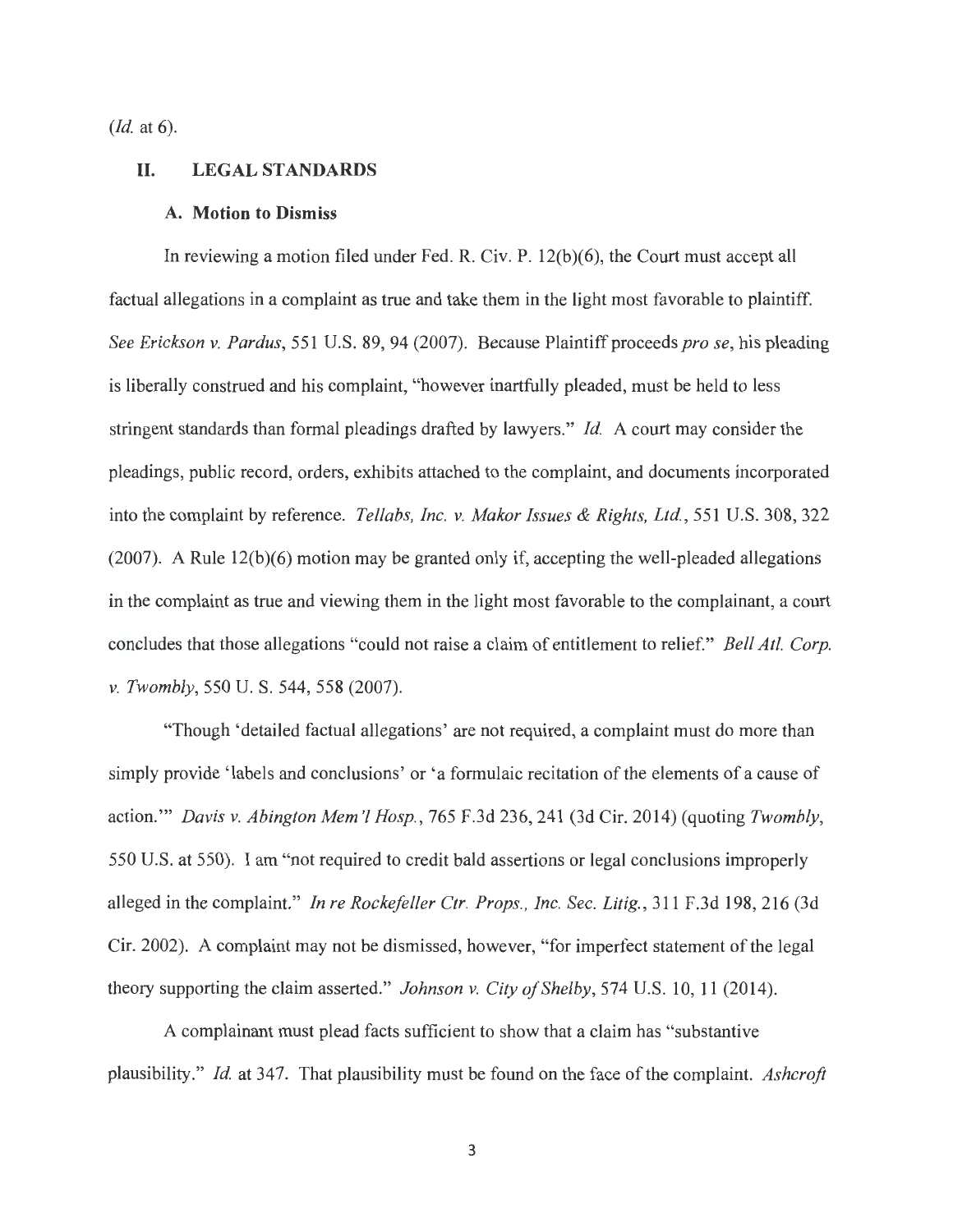*v. Iqbal,* 556 U.S. 662, 678 (2009). "A claim has facial plausibility when the [complainant pleads factual content that] allows the court to draw the reasonable inference that the [accused] is liable for the misconduct alleged." *Id.* Deciding whether a claim is plausible will be a "contextspecific task that requires the reviewing court to draw on its judicial experience and common sense." *Id.* at 679.

### **B. Common Law Trademark**

To allege California common law trademark infringement, Chaplin must allege "(1) ownership interest in a mark, and (2) the likelihood of the infringing mark being confused with the plaintiff's mark." *Sebastian Brown Prods., LLC v. Muzooka, Inc. ,* 143 F. Supp. 3d 1026, 1038-39 (N.D. Cal. 2015) (citing *Wood v. Apodaca,* 375 F.Supp.2d 942, 947-48 (N.D. Cal. 2005)). "An ownership interest is demonstrated through priority of use." *Id.* "California common law ... provides that whosoever first adopts and uses a trade name, either within or without the state, is its original owner. This rule applies to trademarks as well as tradenames." *Kelley Blue Book v. Car-Smarts, Inc.,* 802 F. Supp. 278, 289 (C.D. Cal. 1992) ( citations omitted; cleaned up).

In his statement of facts, Chaplin mentions common law copyright. I take this to refer to his common law trademark claims. Whatever common law copyright protection Chaplin might be claiming is likely preempted by the Copyright Act of 1976. *See Mention v. Gessel!,* 714 F.2d 87, 90 (9th Cir. 1983) ("The Copyright Act of 1976 preempts common law copyright claims, unless the claims arose from 'undertakings commenced before January 1, 1978. "' ( citing 17 U.S.C. § 301(b)(2))). Furthermore, and titles and short phrases cannot be copyrighted. *Douglas v. Osteen,* 317 F. App'x 97, 99 (3d Cir. 2009) ("[W]ords and short phrases are excluded from copyright protection.").

4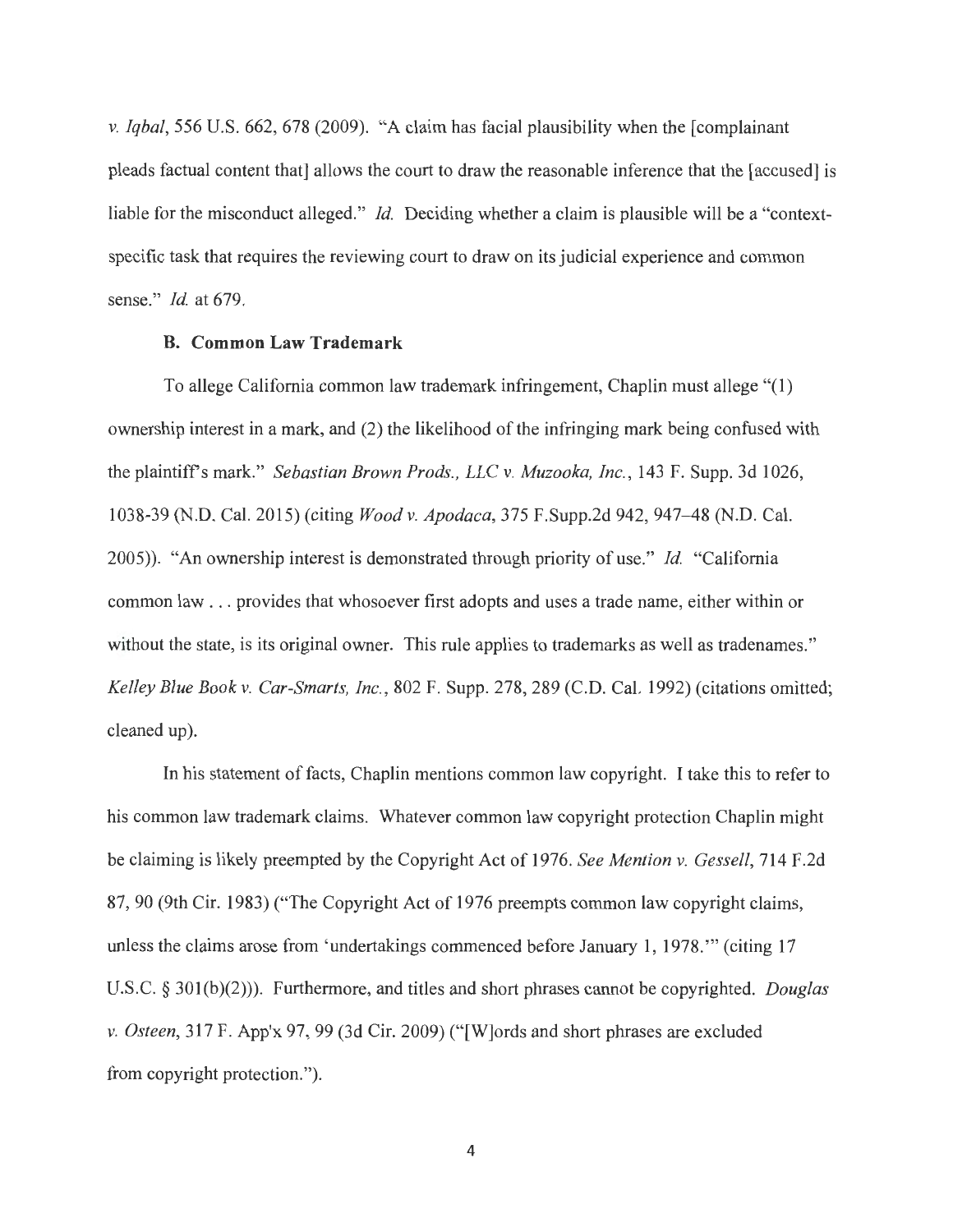### **C. False Designation of Origin and Unfair Competition**

#### 15 U.S.C. § 1125(a) provides:

Any person who, on or in connection with any goods or services, or any container for goods, uses in commerce any word, term, name, symbol, or device, or any combination thereof, or any false designation of origin, false or misleading description of fact, or false or misleading representation of fact, which-- (A) is likely to cause confusion, or to cause mistake, or to deceive as to the affiliation, connection, or association of such person with another person, or as to the origin,

sponsorship, or approval of his or her goods, services, or commercial activities by another person . .. shall be liable in a civil action by any person who believes that he or she is or is likely to be damaged by such act.

To establish a claim, "the owner of an unregistered mark 'has the burden of ... proving the existence of a protectable mark."" *Parks LLC v. Tyson Foods, Inc*, 863 F.3d 220, 226 (3d Cir.

2017) (citing *E.T. Browne Drug Co. v. Cococare Prod., Inc.*, 538 F.3d 185, 191 (3d Cir. 2008)).

## **D. Deceptive and Unfair Trade Practices**

Although unclear from the complaint, I assume Chaplin is referring to the California law prohibiting "unlawful, unfair or fraudulent business act or practice and unfair, deceptive, untrue or misleading advertising." Cal. Bus. & Prof. Code § 17200.

### **III. DISCUSSION**

Coca Cola Beverages Northeast ("CCBN") argues that this action should be dismissed because Chaplin lacks standing, the Court lacks subject matter jurisdiction, and Chaplin has failed to state a claim upon which relief can be granted. (D.I. 11). I find that Chaplin has failed to state a claim upon which relief can be granted and will therefore grant CCBN's motion to dismiss without prejudice.

I will first address CCBN's standing and jurisdictional arguments. CCBN argues, "Plaintiff concedes that he has suffered no injury." (D.I. 11 at 4). I disagree. It is true that Chaplin responded to the prompt, "If you sustained injuries related to the events alleged above,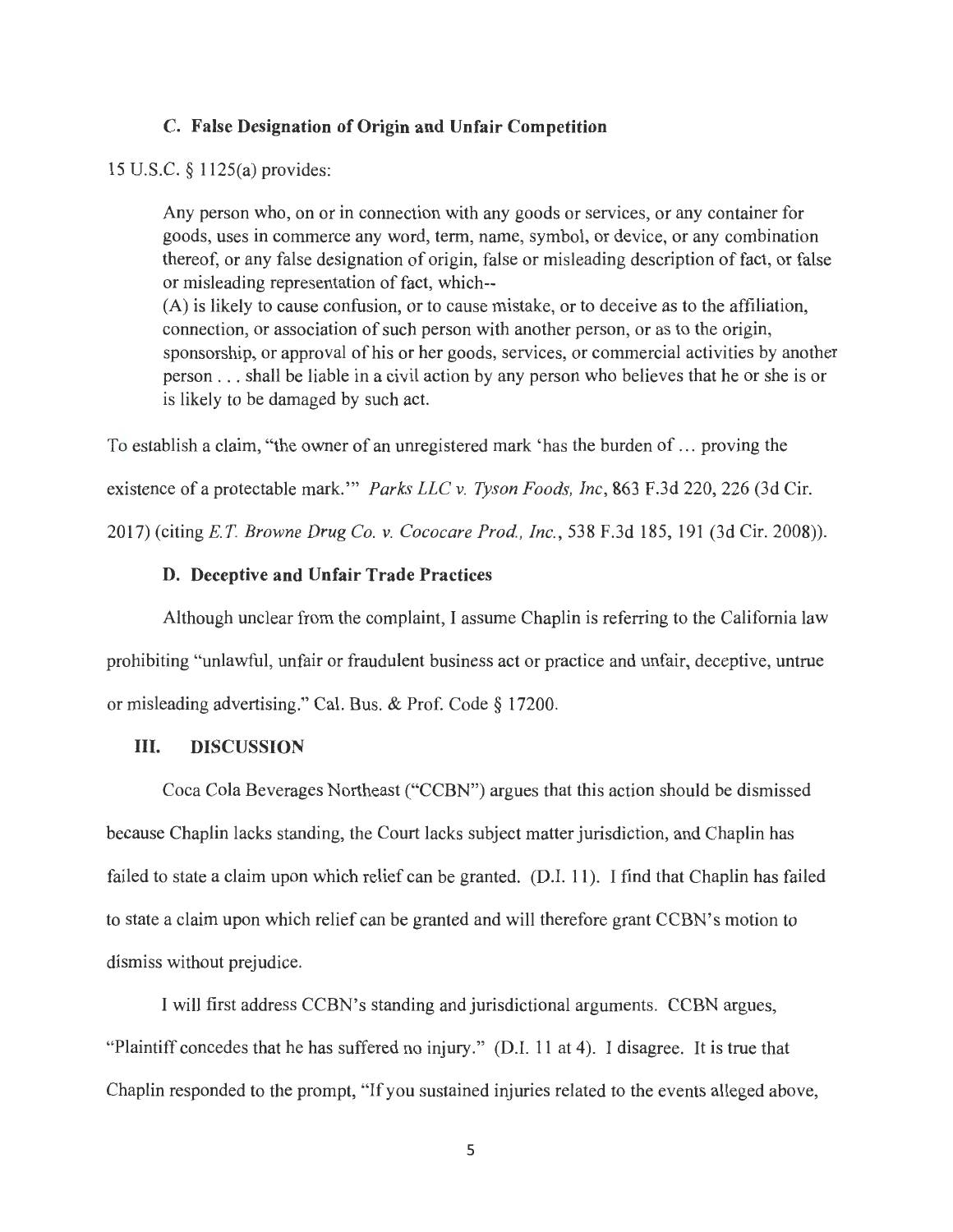describe them here," with "NONE." (D.I. 2 at 7). As Chaplin explains in his answering brief, "This case is not about bodily injury or physical harm but the unlawful use of my intellectual property." (D.I. 21 at 1 of 2). Construing his complaint as a whole in the light most favorable to the plaintiff, Chaplin has alleged trademark infringement, which constitutes an injury. He further alleges damages to the tune of one hundred million dollars. (D.I. 2 at 6-7).

Regarding subject matter jurisdiction, Chaplin checked the "federal question" box in his complaint. (D.I. 2 at 3). Chaplin appears to be alleging violations of the federal Lanham Act, which would support federal question jurisdiction. Although I agree with CCBN that Chaplin has failed to state a claim under the Lanham Act or the common law, Chaplin has alleged trademark infringement and referenced provisions which, construed in the light most favorable to plaintiff, are likely references to the Lanham Act.

CCBN also attacks diversity jurisdiction. Since I think there is likely federal question jurisdiction, I do not need to address diversity jurisdiction. However, I think it likely that the Court has diversity jurisdiction as well. Based on Chaplin's forms, he appears to live in South Carolina. The inference most favorable to Chaplin is that he is a citizen of South Carolina. The complaint alleges that CCBN is "headquartered" in Delaware. (D.I. 2 at 4). Construed most favorably to the Chaplin, Chaplin has alleged that CCBN has a principal place of business, or is incorporated, in Delaware. I take judicial notice that a public record search of the Delaware Department of State's website reflects that CCBN is indeed incorporated in Delaware. *See*  https://icis.corp.delaware.gov/Ecorp/EntitySearch/NameSearch.aspx (type "Coca Cola Beverages Northeast" into the "Entity Name" field and click "Search"). Chaplin has alleged damages of one hundred million dollars, which meets the amount in controversy requirement. Thus, the Court likely has diversity jurisdiction in this case.

6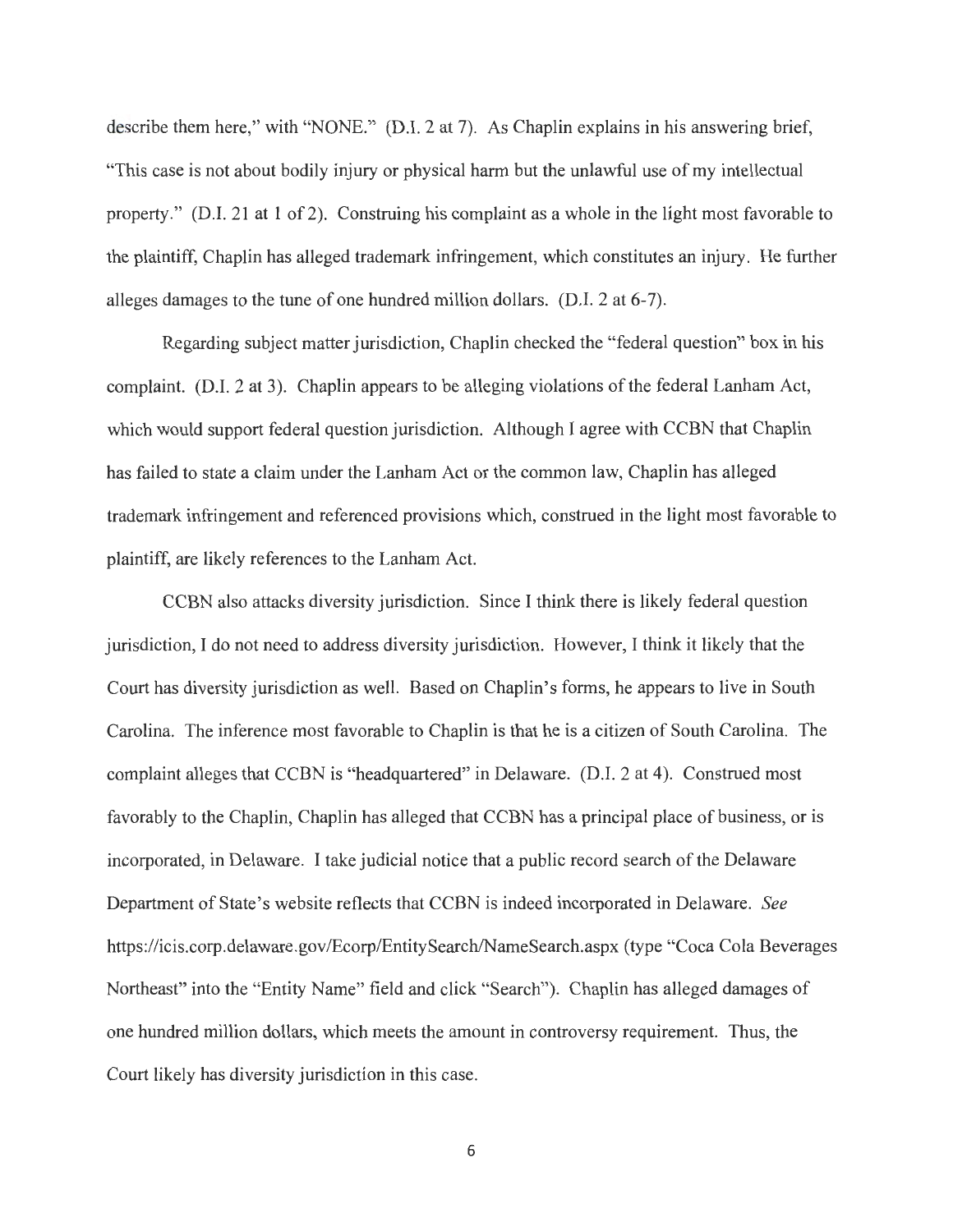If Chaplin chooses to amend his complaint, and chooses to rely upon diversity jurisdiction, he will need to make the appropriate representations about which state he was a citizen of at the time of the filing of the complaint.

I agree with CCBN that Chaplin has failed to state a claim upon which relief can be granted. Each cause of action requires plaintiff to plead an ownership interest in the mark. While Chaplin attaches exhibits showing his use of the mark from at least 2005 to his answering brief, I cannot consider evidence that is neither attached to the complaint nor integral to the complaint. *Tellabs, Inc. v. Makor Issues & Rights, Ltd.*, 551 U.S. 308, 322 (2007). The complaint contains only conclusory assertions that defendant infringed the mark, and that this infringement has caused "Body Armour Nutrition LLC, California to no longer be able to do business." (D.1. 2 at 6). There is no explanation of how Chaplin is associated with the California company Body Armour Nutrition LLC.<sup>1</sup> Nor are there other facts showing that Chaplin himself has an ownership interest in the mark. Similarly, the complaint fails to plead Chaplin's priority of use-there are no facts pled regarding the timeframe of both Chaplin's and defendant's use of the mark.

Further, Chaplin has failed to plead a likelihood of confusion. Chaplin does not allege any facts showing how or why a consumer would confuse CCBN's use of "bodyarmomutrition" with Chaplin's mark. Although the marks "BodyArmour Nutrition" and "bodyarmornutrition" are similar, the complaint alleges no details regarding plaintiff's use of the mark and only scant assertions that CCBN has "marketed, advertised and sold" its "services" using the mark. (D.I. 2 at 6). There are no facts that support the other likelihood of confusion factors, such as the

<sup>&</sup>lt;sup>1</sup> Chaplin refers to Body Armour Nutrition as being "Plaintiff" and the common law trademark as being "its" mark. (D.I. 2 at 6). If the mark belongs to someone other than Mr. Chaplin individually, he probably has no basis to be a plaintiff in this lawsuit.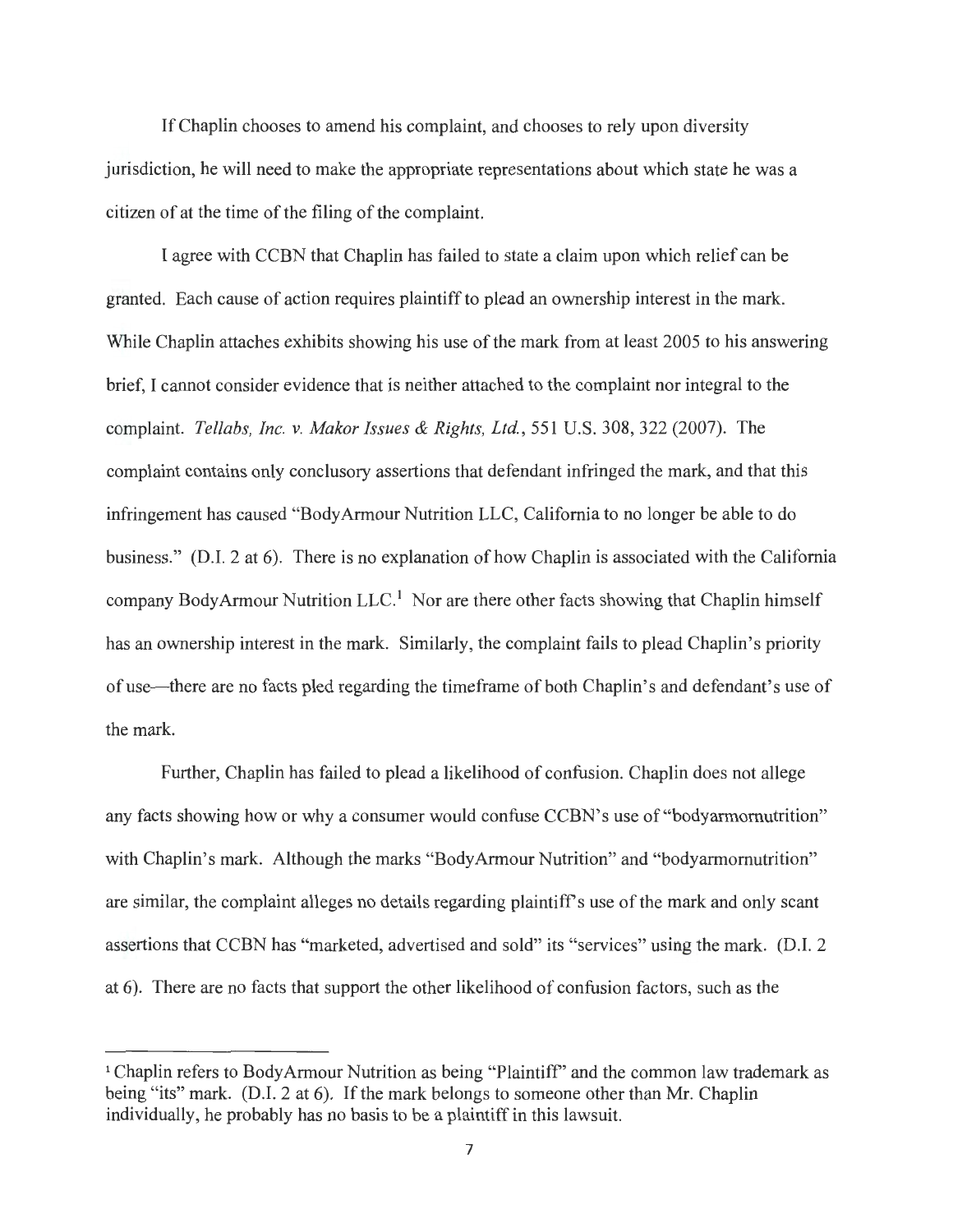strength of plaintiff's mark, any evidence of actual confusion, the proximity of the goods, plaintiffs and defendant's marketing channels, or the type of goods and the degree of care exercised by consumers when purchasing the goods. *Kelley Blue Book v. Car-Smarts, Inc.,* 802 F. Supp. 278, 287 (C.D. Cal. 1992).

Regarding Chaplin's claim of deceptive and unfair trade practices, Chaplin has not pied facts showing CCBN's "unlawful, unfair or fraudulent business act or practice and unfair, deceptive, untrue or misleading advertising." Cal. Bus. & Prof. Code § 17200. The complaint does not discuss any particular business acts or instances of deceptive advertising beyond a general assertion that CCBN uses the "bodyarmornutrition" mark in advertising. (D.I. 2 at 6). Thus, plaintiff has failed to state a claim for deceptive and unfair trade practices.

### **IV. CONCLUSION**

For the foregoing reasons, Defendant's motion to dismiss (D.I. 10) is GRANTED. Plaintiff's complaint (D.I. 2) is dismissed without prejudice.

An appropriate order will issue.